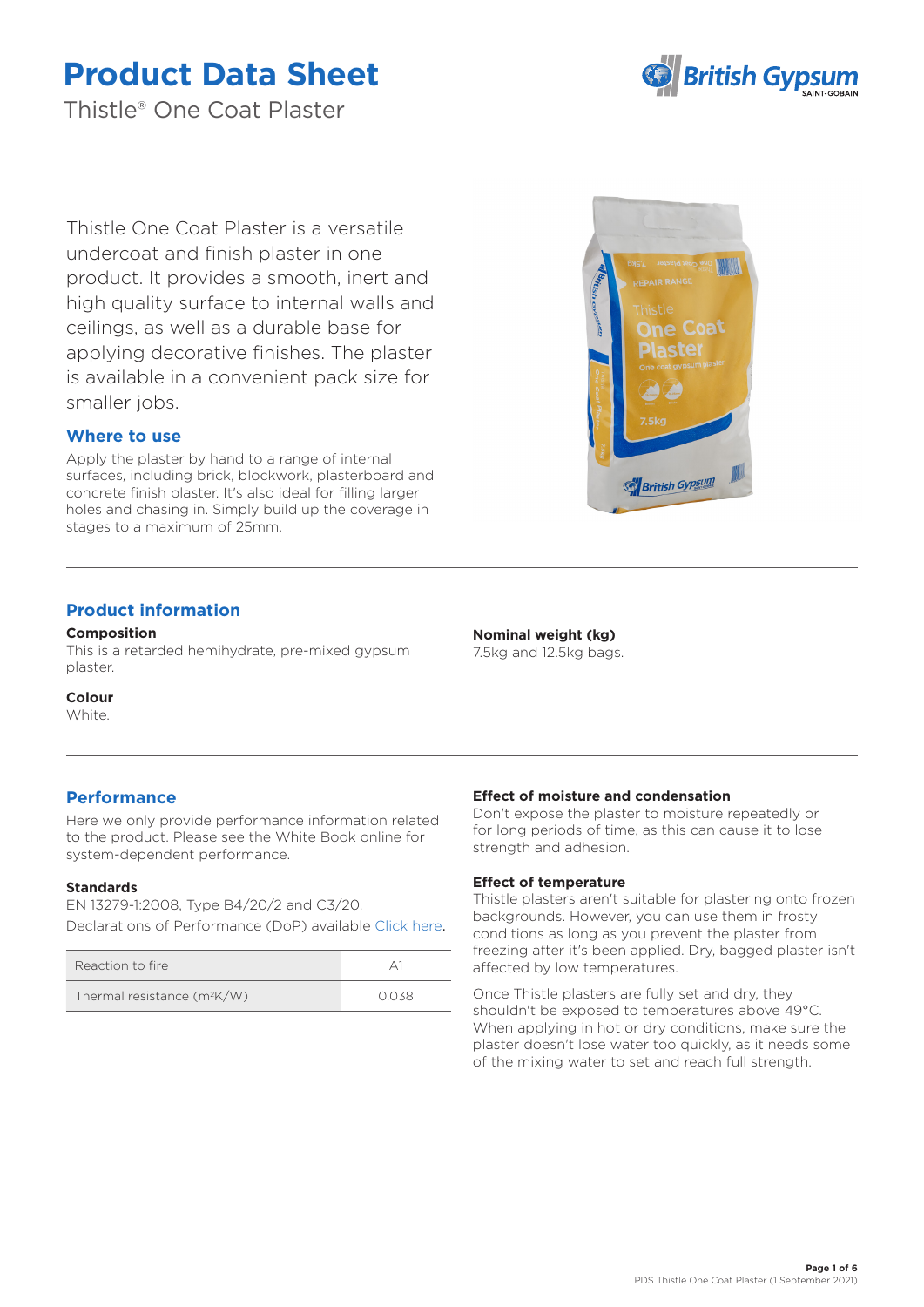Thistle® One Coat Plaster



## **Application**

## **Background preparation: plasterboards**

Only use Thistle finishing plasters on the face of the board, which is the side without a paper overlap. This doesn't apply to moisture resistant boards. Reinforce joints with Thistle ProTape FT50 or FT100, or with Gyproc Joint Tape.

## **Background preparation: moisture resistant grade boards**

Avoid applying skim plaster to Gyproc Moisture Resistant boards. These boards are designed for environments with high humidity, which can cause the plaster to lose strength and adhesion.

Where moisture resistant boards are used in shell and core construction to provide temporary moisture resistance, it's best to skim them after the building envelope has been made weathertight. Only apply plaster to the face of moisture resistant boards, and pre-treat them with Thistle Bond-it.

### **Background preparation: Glasroc F MultiBoard and Glasroc F FireCase**

Apply Thistle finishing plasters to the smooth face of the board. Application techniques and joint reinforcement are similar to those used on plasterboards.

## **Background preparation: solid backgrounds**

Follow this guidance when working with solid backgrounds:

- Before applying the plaster, use the Thistle Essential Selector Guide to check that the background is suitable.
- Make sure the surface is dry, clean and protected from the weather.
- Before plastering concrete backgrounds, remove any mould, oil or other agents from the surface.
- You don't need to wet no-fines concrete before plastering.
- Allow enough time for normal ballast concrete to mature before applying the plaster.
- Don't apply plaster to 'green' backgrounds, or where any free water is visible.
- Wet mature concrete to displace the air before plastering.
- You may need to use Thistle Bond-it on smooth low suction backgrounds.

## **Mixing up**

Add Thistle plasters to clean water and use clean mixing equipment, as contamination from previous mixes affects the setting time and strength. Fresh contamination has more of an effect than old, so you should wash equipment just after mixing rather than just before.

Thistle plasters are suitable for mixing by hand or using a mechanical whisk with a slow speed and high torque. While mechanical mixing speeds up the process, there is no need to continue mixing after you've dispersed the lumps and reached the right consistency. Over-mixing wastes time and energy, and can affect setting times, reduce workability, and make it difficult to achieve a flat finish.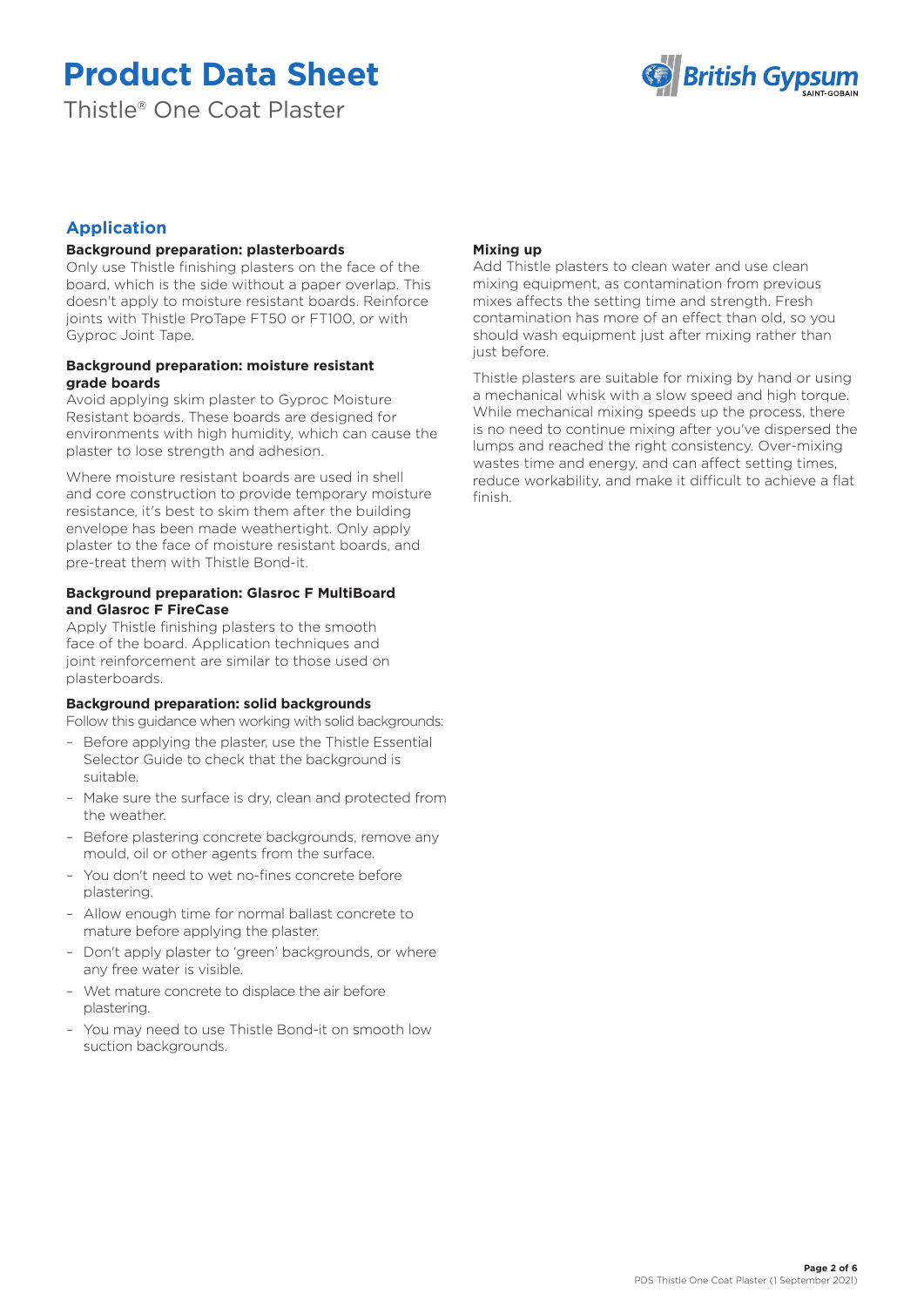Thistle® One Coat Plaster



## **Application (continued)**

#### **Applying to different substrates** Plastering onto board backgrounds

- 1 Before applying Thistle One Coat to Gyproc plasterboards or Glasroc F MultiBoard, Glasroc F Firecase, Ridigur H (pre-treated with Thistle GypPrime) reinforce flat joints using Thistle ProTape FT50 or FT100, or prefill any gaps wider than 3mm and reinforce them using Gyproc Joint Tape. Thistle ProTape FT50 and FT100 fibre tapes are self-adhesive, so you can fix them to the board's surface before the first application of plaster. If you're using Gyproc Joint Tape, embed it in the first coat over each joint, leaving enough plaster under the tape to ensure good adhesion. Then press the tape firmly into the plaster and immediately cover it with a further application.
- 2 Apply plaster to the whole surface after the joint treatment has partially set but not dried. Some joints will experience more movement, such as around door or window apertures, where board edges aren't fully supported, or on ceilings below floors that are susceptible to high deflection. In these areas, embed Gyproc Joint Tape in the finish for better resistance to cracking than with fibre tapes.
- 3 Fix Thistle Thin Coat Angle Beads to plasterboard angles by embedding them in dabs of finish plaster. Avoid fixing the bead to the board 'dry'; this could reduce the adhesion as it's difficult to squeeze plaster between the bead and the plasterboard.
- 4 To hold the bead in alignment as the plaster sets, we recommended you use additional mechanical fixings like non-rusting nails, screws and staples. Wipe any surplus from corners before the plaster sets, as scraping it away later may damage the zinc coating.
- 5 Apply the finish plaster with a firm pressure and build it out to the required thickness in two applications, trowelling to a smooth matt finish as it sets. Follow good site practice as outlined in BS EN 13914 Code of Practice for Internal Plastering.

## Plastering onto solid backgrounds

- 1 As part of the preparation, fix all Thistle angle beads in position using Thistle gypsum plaster. Once the angle beads are in place, leave them to set before applying plaster to the rest of the wall.
- 2 Apply the first coat to the background. Once the entire background has been covered, apply a second thin coat over the whole surface. When you've reached the required thickness, the wall can be ruled off. You can then fill any low or hollow spots that have been missed. Once the wall has been levelled, use a spatula to close and flatten the surface.
- 3 When the surface begins to tighten and firm, it's ready to be sponged. Rub a sponge float over the plaster in circular motions to bring the fat to the surface, then leave it until it stiffens. After this, you can do a final trowel for a flat, seamless finish.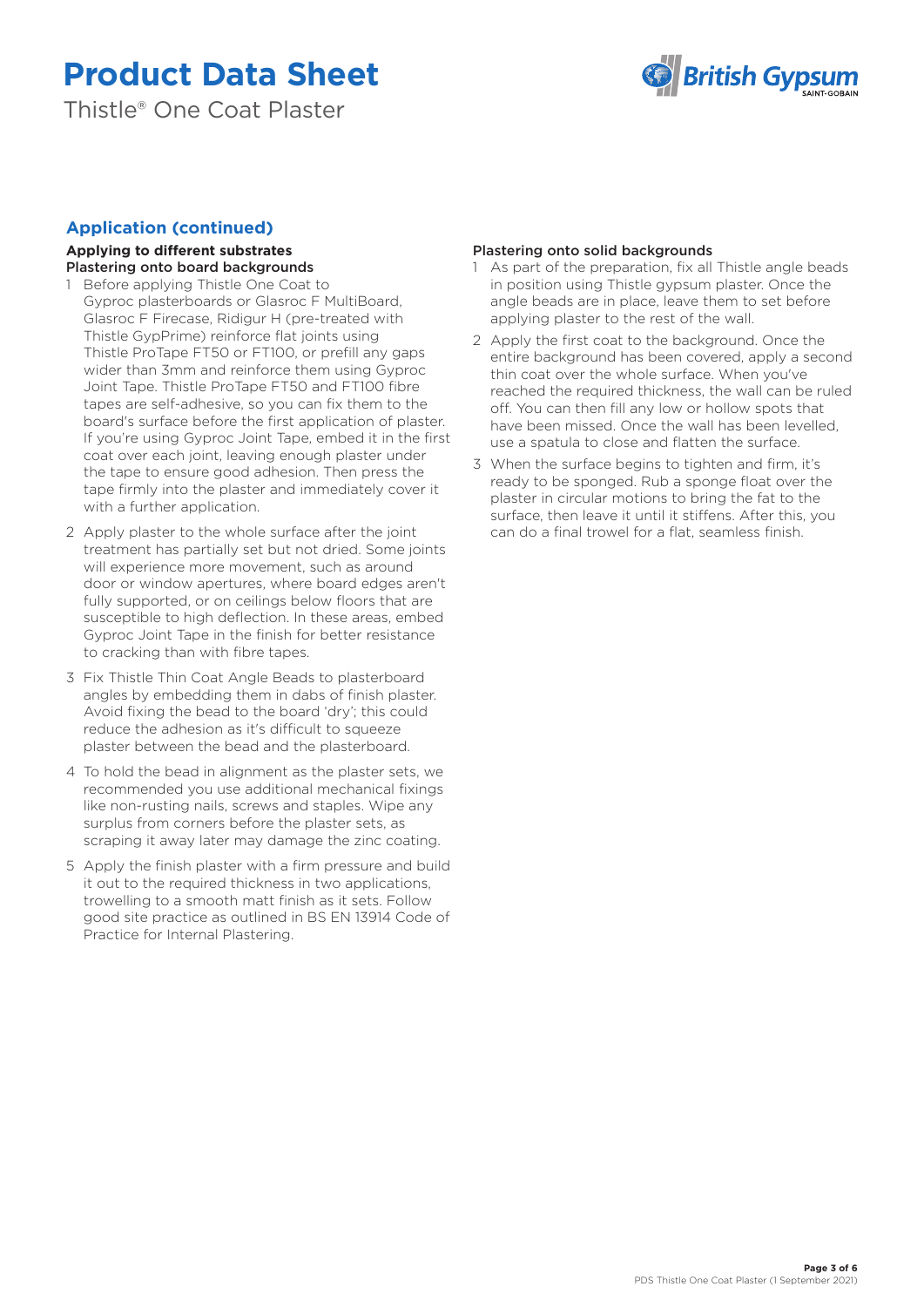Thistle® One Coat Plaster



## **Application (continued)**

| Wall application thickness (mm)                                                                                   | 13                                                                        |
|-------------------------------------------------------------------------------------------------------------------|---------------------------------------------------------------------------|
| Ceiling application thickness (mm)                                                                                | 10                                                                        |
| Gyproc HandiBoard, Gyproc WallBoard and Gyproc Plank:<br>maximum recommended thickness (mm)                       | 13<br>(use Thistle Bond-it on<br>moisture resistant boards)               |
| Engineering bricks with raked joints: maximum recommended thickness (mm)                                          | 13                                                                        |
| Dense aggregate concrete blocks and no-fines concrete:<br>maximum recommended thickness (mm)                      | 13<br>(use Thistle Bond-it on smooth,<br>low suction blocks)              |
| Normal ballast concrete soffits: maximum recommended thickness (mm)                                               | 13                                                                        |
| Other aggregate concrete: maximum recommended thickness (mm)                                                      | 13                                                                        |
| Precast concrete units and composite ceilings:<br>maximum recommended thickness (mm                               | 13<br>(use Thistle Bond-it)                                               |
| Extended metal lath: maximum recommended thickness (mm)                                                           | 13                                                                        |
| Backgrounds treated with Thistle Bond-it (e.g. glazed or painted surfaces):<br>maximum recommended thickness (mm) | 13                                                                        |
| Expanded polystyrene soffits: maximum recommended thickness (mm                                                   | 13                                                                        |
| Expanded polystyrene walls: maximum recommended thickness (mm)                                                    | 13                                                                        |
| Aerated concrete blocks: maximum recommended thickness (mm)                                                       | 13                                                                        |
| Common brick walls and concrete bricks with raked joints:<br>maximum recommended thickness (mm)                   | 13                                                                        |
| Painted and tiled surfaces: maximum recommended thickness (mm)                                                    | 13<br>(use Thistle Bond-it)                                               |
| Coverage per bag (m <sup>2</sup> )                                                                                | 0.675 at 13mm thick for 7.5kg bags<br>1.125 at 13mm thick for 12.5kg bags |
| Working time: maximum                                                                                             | 45 minutes                                                                |
| Set time: minimum                                                                                                 | 90 minutes                                                                |
| Water requirements per bag (litres)                                                                               | 4.2 for 7.5kg bags<br>7.5 for 12.5kg bags                                 |
| Dry set weight (kg/m <sup>2</sup> )                                                                               | 12.6 at 13mm thick                                                        |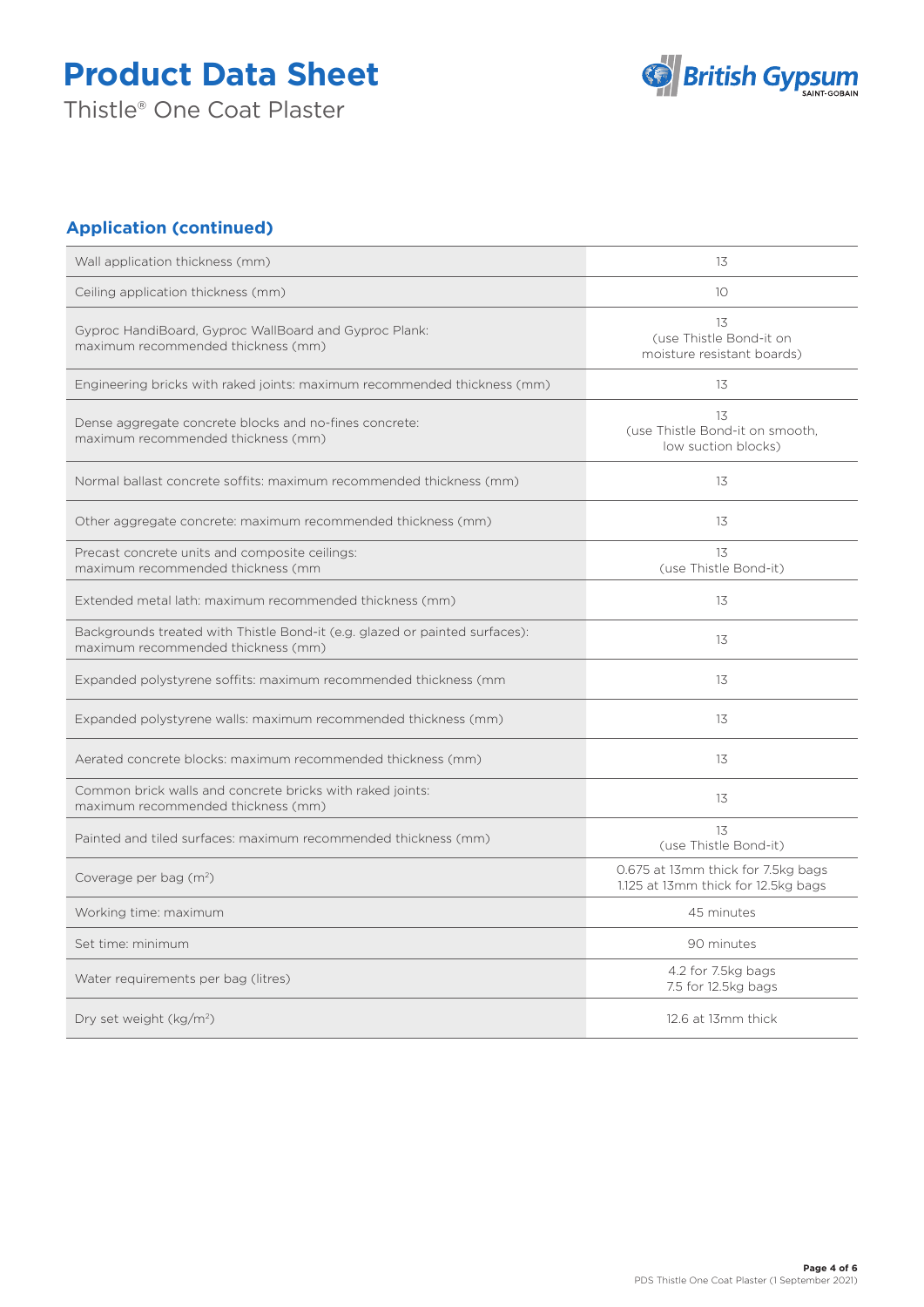Thistle® One Coat Plaster



## **Application (continued)**

### **Painting and wallpapering**

Make sure Thistle plasters are thoroughly dry before decorating, although you can apply a coat of permeable paint in the interim. You can decorate the finished surface using most proprietary paint finishes and wall covering adhesives, but always follow the manufacturers' recommendations for the best results.

#### **Tiling**

You can apply tiles up to 20kg per m<sup>2</sup> directly to Thistle finishing plasters, except where the system includes a bonding agent. As the total weight of tiles and plaster applied over a bonding agent is limited to 20kg per m<sup>2</sup>, consider tiling directly to the background instead.

If you're plastering to provide a background for tiles, avoid polishing the surface. If the surface has already been polished, roughen it and use a suitable primer to create a good key for the tile adhesive.

#### **Snagging and minor repairs**

Thistle plasters on plasterboard provide a system that's suitable for moderate impact and wear. When used over solid backgrounds, they offer good resistance to minor casual damage, but the resistance to damage from greater impacts depends on the background. If the plaster is correctly applied, you shouldn't need to maintain it afterwards.

## **Sitework**

#### **Storage**

Store bags dry, as water causes lumps to form inside. If storing on a concrete floor, use dry timber platforms.

### **Handling**

British Gypsum fully accepts its responsibilities as a supplier of building materials and systems as required by Section 6 of the Health and Safety at Work etc. Act 1974. However, when designing and installing systems that use British Gypsum products, you must consider the legal requirements set out in:

- 1 Manual Handling Operations Regulations
- 2 Construction (Design and Management) Regulations
- 3 Control of Substances Hazardous to Health Regulations (COSHH).

#### **Safety Data Sheet**

Safety Data Sheet (SDS) available [Click here](https://www.british-gypsum.com/SDS).

#### **Shelf life**

Stored correctly, this product has a shelf life of six months, and bags are marked with a use by date so you can use them in strict rotation.

## **Packaging overview**

This plaster is packaged in a plastic bag and is supplied palletised.

| Quantity per pallet             | 100 bags: 7.5kg<br>72 bags: 12.5kg         |
|---------------------------------|--------------------------------------------|
| Pallet: nominal height (mm)     | 257 for 7.5kg bags<br>293 for 12.5kg bags  |
| Pallet: nominal length (mm)     | 375 for 7.5kg bags<br>448 for 12.5kg bags  |
| Pallet: nominal depth (mm)      | 87 for 7.5kg bags<br>101 for 12.5kg bags   |
| Pallet: nominal weight (tonnes) | 0.75 for 7.5kg bags<br>0.9 for 12.5kg bags |